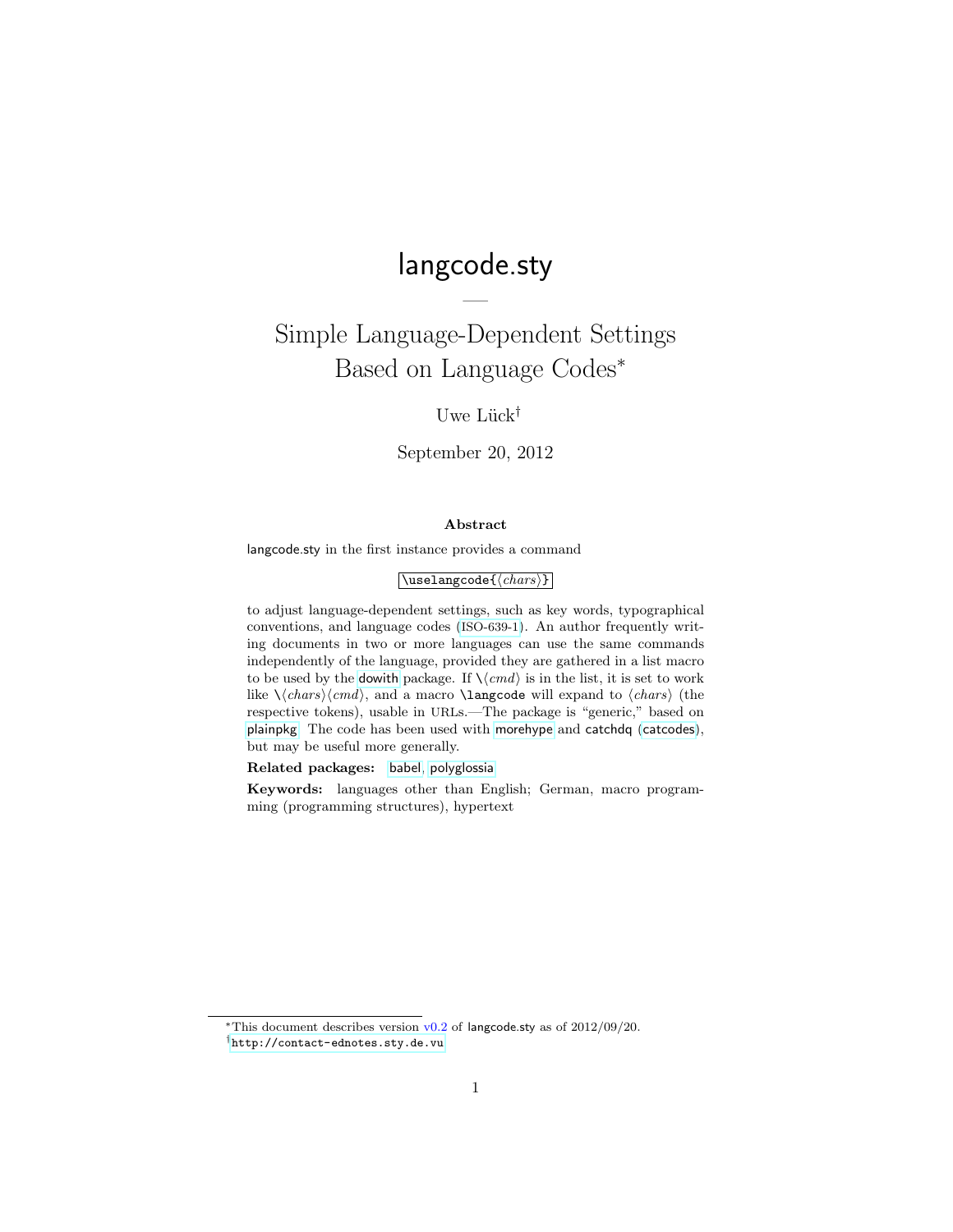### Contents

| 2 Header-plainpkg and Legalese<br>Required                                                                                               | 3<br>3                                                                                                              |  |  |
|------------------------------------------------------------------------------------------------------------------------------------------|---------------------------------------------------------------------------------------------------------------------|--|--|
|                                                                                                                                          |                                                                                                                     |  |  |
| 3                                                                                                                                        |                                                                                                                     |  |  |
| 3<br><b>General Commands</b><br>4                                                                                                        |                                                                                                                     |  |  |
| <b>Sample Settings</b><br>5.1<br>5.2<br>5.2.5<br>blog.sty $\ldots \ldots \ldots \ldots \ldots \ldots \ldots \ldots \ldots \ldots$<br>5.3 | $\overline{\mathbf{4}}$<br>$\overline{4}$<br>$\overline{4}$<br>$\overline{4}$<br>$\overline{4}$<br>5<br>5<br>5<br>5 |  |  |
| 5<br>6 Default Language Code                                                                                                             |                                                                                                                     |  |  |
| 6<br>$7\,$<br>Leaving the Package File                                                                                                   |                                                                                                                     |  |  |
| VERSION HISTORY<br>6                                                                                                                     |                                                                                                                     |  |  |
|                                                                                                                                          |                                                                                                                     |  |  |

## <span id="page-1-0"></span>1 Installing and Calling

The file langcode.sty is provided ready, installation only requires putting it some-where where TEX finds it (which may need updating the filename data base).<sup>[1](#page-1-1)</sup> The packages [dowith](http://ctan.org/pkg/dowith), [plainpkg](http://ctan.org/pkg/plainpkg), and stacklet ([catcodes](http://ctan.org/pkg/catcodes)) must be installed as well.

As to calling (loading): langcode is a "plainpkg package" in the sense of the [plainpkg](http://ctan.org/pkg/plainpkg) [2](#page-1-2) documentation that you may consult for details. So roughly,

- load it by  $\sqrt{\text{usepackage{language}}}$  if you can,
- otherwise by **\RequirePackage{langcode}** (perhaps from within another "plainpkg package"),
- or by  $\overline{\hbox{input}}_$ langcode.sty
- or even by  $\overline{\langle \text{language.sty} \rangle}$ ...

<span id="page-1-2"></span><span id="page-1-1"></span><sup>1</sup><http://www.tex.ac.uk/cgi-bin/texfaq2html?label=inst-wlcf>  $^2$ [ctan.org/pkg/plainpkg](http://ctan.org/pkg/plainpkg)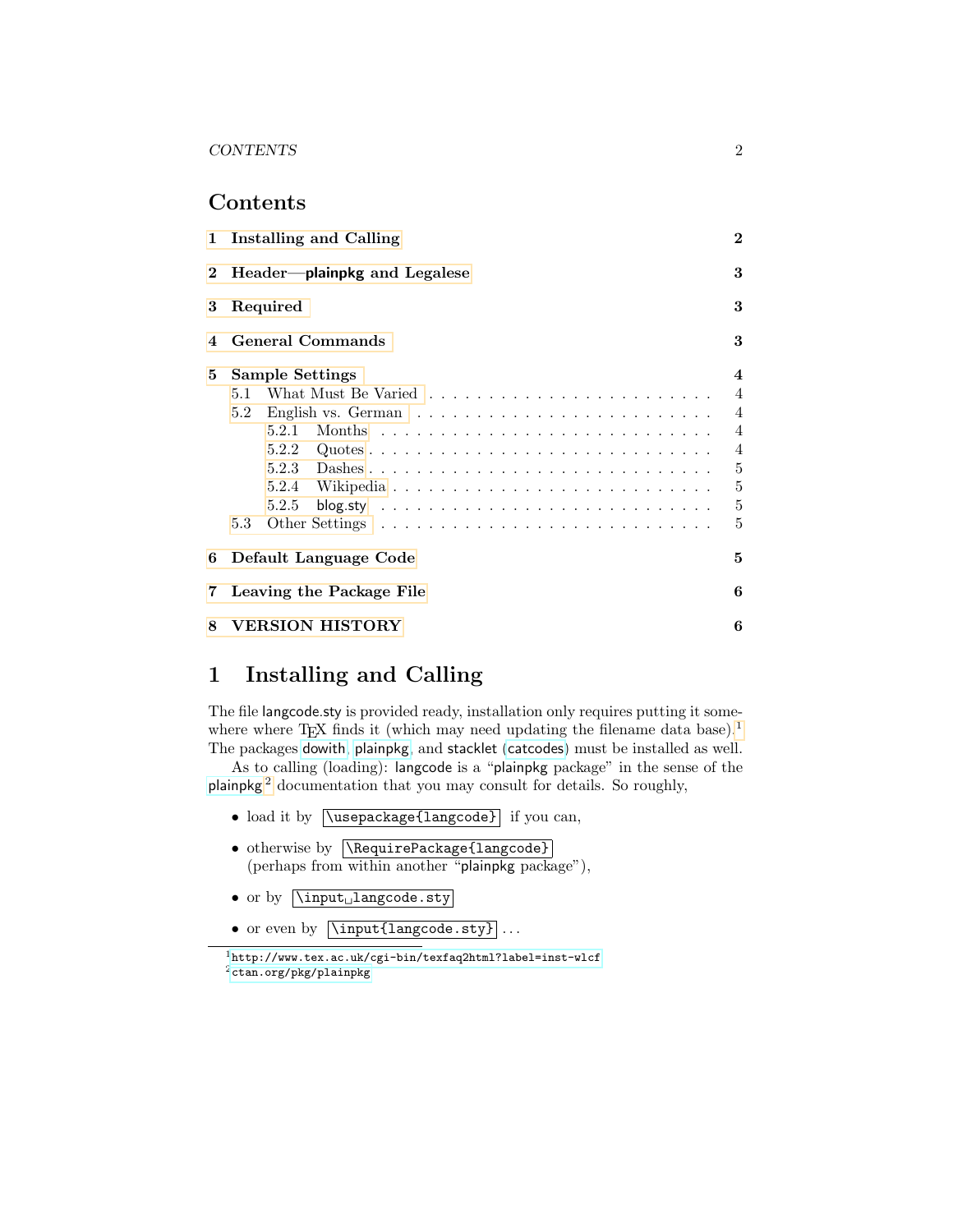## <span id="page-2-0"></span>2 Header—plainpkg and Legalese

On the right hand side, that plainpkg.tex is loaded, before the package version is declared, for "generic" function:

```
1 \input plainpkg
2 \ProvidesPackage{langcode}[2012/09/20 v0.2 language adjustment (UL)]
3
4 %% Copyright (C) 2012 Uwe Lueck,
5 %% http://www.contact-ednotes.sty.de.vu
6 %% -- author-maintained in the sense of LPPL below --
7 %%
8 %% This file can be redistributed and/or modified under
9 %% the terms of the LaTeX Project Public License; either
10 %% version 1.3c of the License, or any later version.
11 %% The latest version of this license is in
12 %% http://www.latex-project.org/lppl.txt
13 %% We did our best to help you, but there is NO WARRANTY.
14 %%
15 %% Please report bugs, problems, and suggestions via
16 %%
17 %% http://www.contact-ednotes.sty.de.vu
```
## <span id="page-2-1"></span>3 Required

langcode is based on [dowith](http://ctan.org/pkg/dowith):

```
18 \RequirePackage{dowith}
```
### <span id="page-2-2"></span>4 General Commands

 $\{\langle \text{closed} \rangle\}$  sets \langcode to  $\langle \text{closed} \rangle$ , runs \langcodeadjust on the items stored in \langcodedependent, and finally executes what is stored in \langcodeextras:

```
19 \def\uselangcode#1{%
20 \def\langcode{#1}% %% 2012/01/07:
21 \DoWithAllIn\langcodeadjust\langcodedependent
22 \langcodeextras}
  \langle \text{language=1} \rangle defines \langle \langle \text{letters} \rangle to expand to \langle \text{locked} \rangle:
23 \def\langcodeadjust#1{%
24 % \edef#1{\expandafter\noexpand
```

```
25 % \csname\langcode
26 %% <- 2012/09/17 ->
27 \edef#1{\withcsname\noexpand \langcode
28 \expandafter\@gobble\string#1\endcsname}}
```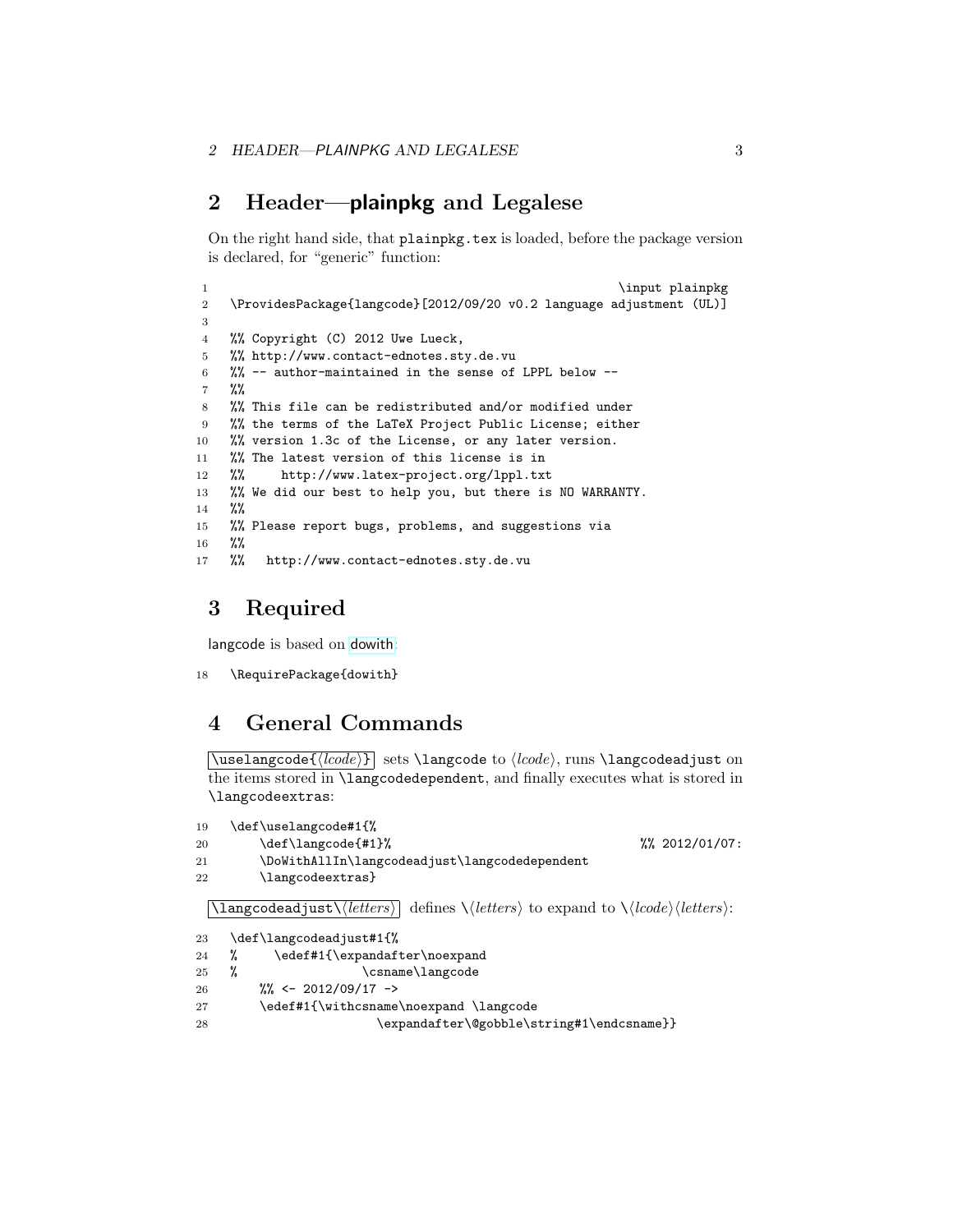## <span id="page-3-0"></span>5 Sample Settings

Such settings once should be in some .cfg file TODO

#### <span id="page-3-1"></span>5.1 What Must Be Varied

\langcodedependent is a list of commands that must be adjusted:

```
29 \def\langcodedependent{% %% 2012/01/07
30 \langcodeextras\dqtd\qtd\pardash\lastrev\totopofpage
31 \monthname} %% 2012/01/17
```
#### <span id="page-3-2"></span>5.2 English vs. German

#### <span id="page-3-3"></span>5.2.1 Months

 $\text{lemma} {\text{num}} {\text{yields the English name of the } \text{num}}$  the month of the year:

```
32 \def\enmonthname#1{%
33 \ifcase #1\or
34 January\or February\or March\or April\or
35 May\or June\or July\or August\or
36 September\or October\or November\or December%
37 \fi}
```
 $\Lambda$ demonthname $\{\langle num \rangle\}$  yields the *German* name of the  $\langle num \rangle$ th month month of the year:

```
38 \def\demonthname#1{%
39 \ifcase #1\or
40 Januar\or Februar\or M\"arz\or April\or
41 Mai\or Juni\or Juli\or August\or
42 September\or Oktober\or November\or Dezember%
43 \{f_i\}
```
#### <span id="page-3-4"></span>5.2.2 Quotes

For  $\overline{\det}$  settings, see (load) catchdq ([catcodes](http://ctan.org/pkg/catcodes) bundle).<sup>[3](#page-3-5)</sup>  $\overline{\det{(\text{en-text})}}$ and  $\overline{\det{de\cdot text}}$  (overridable, e.g., with blog.sty):

```
44 \ifx\deqtd\undefined \def\deqtd#1{\glq#1\grq} \fi
45 \ifx\enqtd\undefined \def\enqtd#1{'#1'} \fi
```
You may get \glq and \grq from [ngerman.sty](http://ctan.org/pkg/ngerman)

(\usepackage{ngerman}\originalTeX

if needed. Here is a little "tessst 'inner"", due to the default **\uselangcode{en}**. we now issue  $\text{baseode{de}}$  to get "tessst ,inner".

<span id="page-3-5"></span> $3$ The test below required loading catchdq earlier than langcode.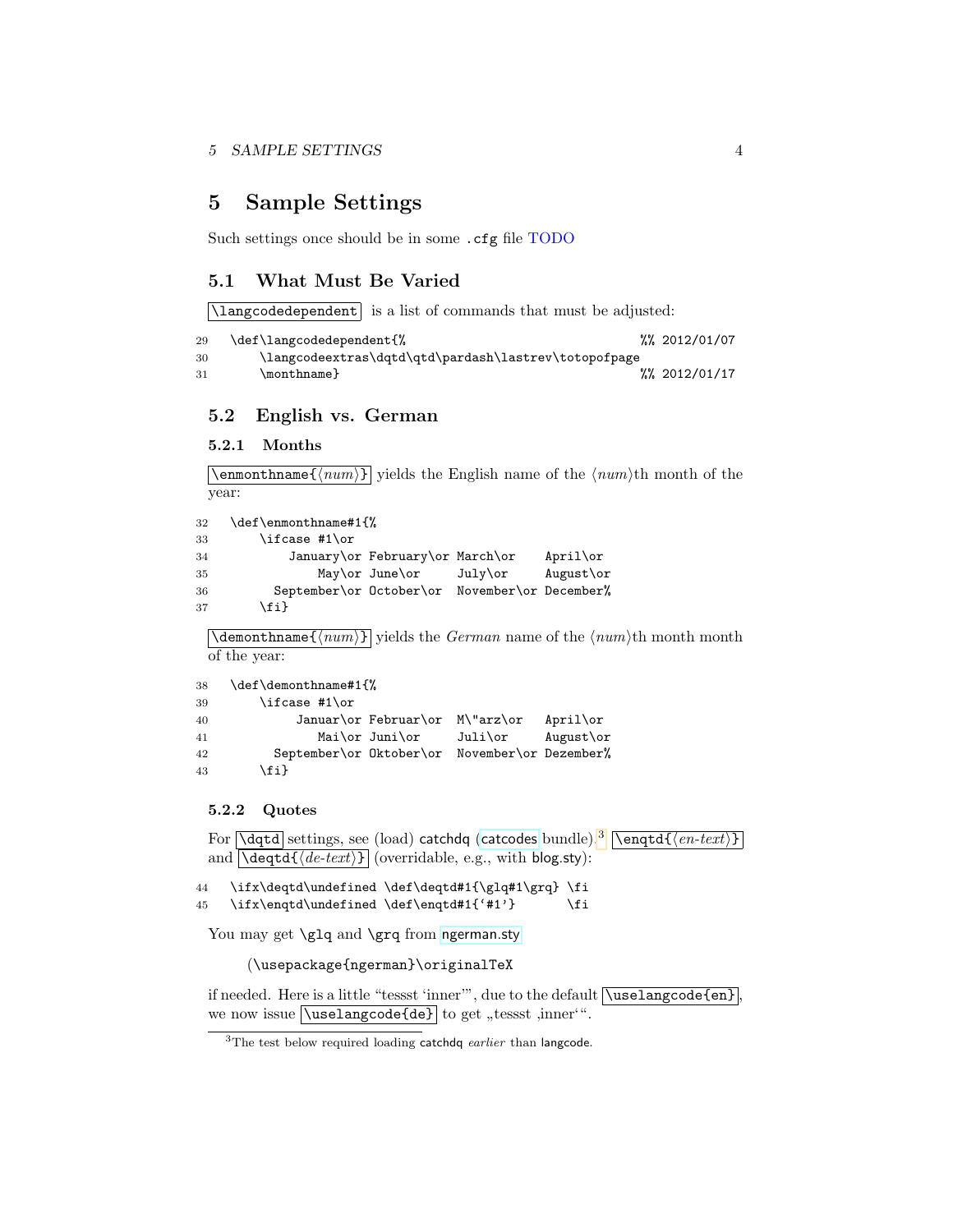#### <span id="page-4-0"></span>5.2.3 Dashes

I introduced  $\Delta$   $\Delta$   $\Delta$   $\Delta$   $\Delta$  thinking of (German  $\alpha$ , Gedankenstrich" and) long dashes as a weak version of a paragraph break. A paragraph break somehow means moving from one thought to another—almost the same what a long dash may mean.—Here I have switched to 'en' again, in order to get **\enpardash** by \pardash :

46 \ifx\enpardash\undefined \let\enpardash\textemdash \fi

The "Gedankenstrich"  $\lambda$  depardash is not as long as the "thought dash" – er ist nur halb so lang—but it is surrounded by regular spaces:

47 \ifx\depardash\undefined \def\depardash{ \textendash\space} \fi

Some people prefer a so-called ["hair space"](http://en.wikipedia.org/wiki/hair space) surrounding the long dash.

#### <span id="page-4-1"></span>5.2.4 Wikipedia

The previous Wikipedia link was obtained by  $\boxed{\text{Wikiref}\{\text{hair}_{\Box}\text{space}\}}$ , working like  $\text{Wikienref} \{hair \text{space}\}.$  This is an example of how [texlinks](http://ctan.org/pkg/texlinks) makes use of  $\langle \text{two-chars} \rangle$ 

#### <span id="page-4-2"></span>5.2.5 blog.sty

```
In the present sample of \langcodedependent
```
\lastrev and \totopofpage

remain. I use them for HTML with blog.sty—sorry, at present I cannot afford separating settings for a wider audience from my own ones.

#### <span id="page-4-3"></span>5.3 Other Settings

I haven't used English extras so far:

48 \let\enlangcodeextras\empty %% \empty 2012/01/17

With German, I have used the [dhua](http://ctan.org/pkg/dhua) package for certain abbrevations:

```
49 \def\delangcodeextras{\RequirePackage{dhua}}
```
However, this setting disables \uselangcode{de} after \begin{document} which has not a problem with blog.sty, where I use it daily. For the tests above, I emptied \delangcodeextras. I had not thought of changing the language within one document before.

## <span id="page-4-4"></span>6 Default Language Code

The default \langcode is 'en' for English:

50 \uselangcode{en}